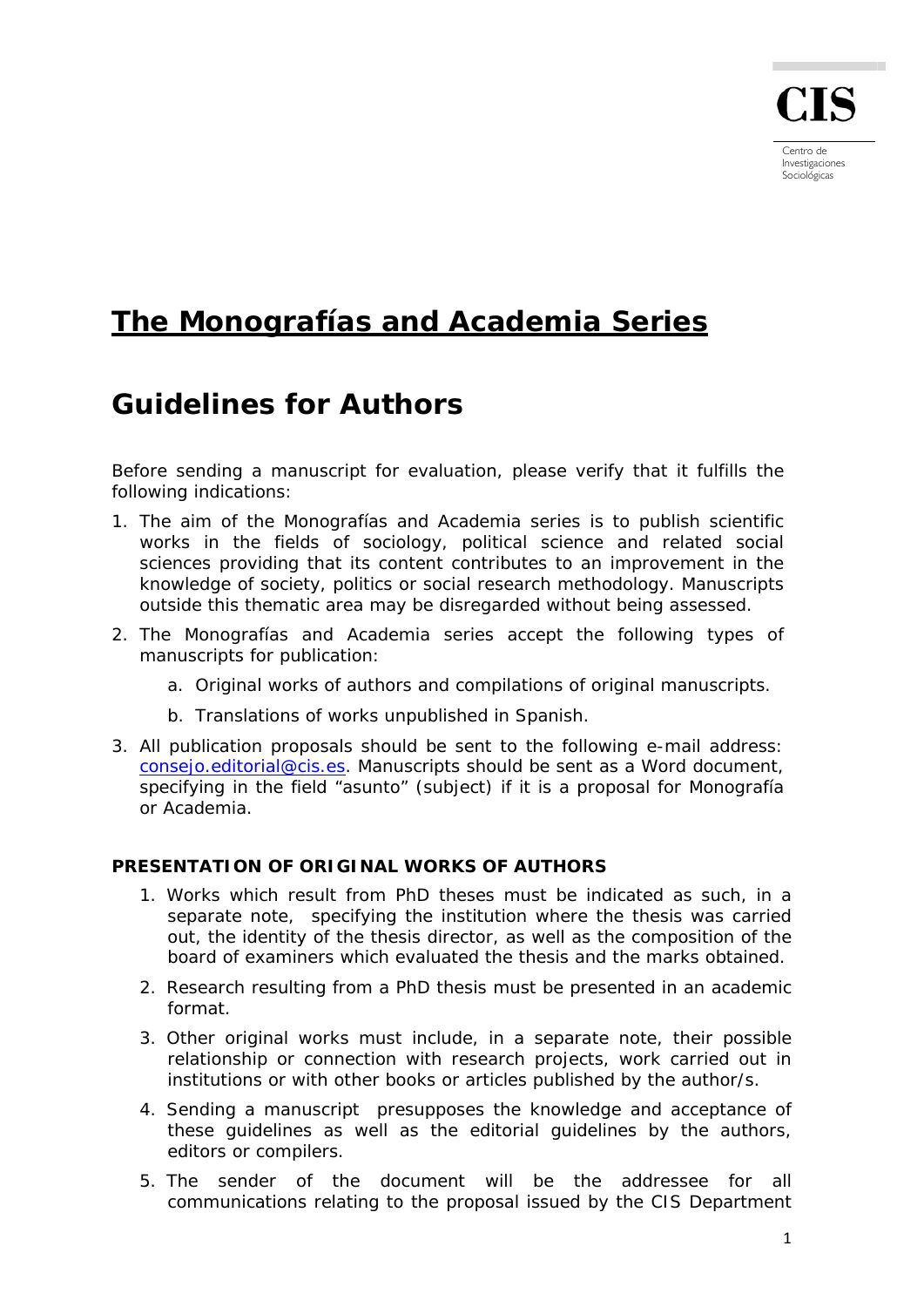

of Publications and the Editorial Board. A postal address, a telephone number and an e-mail address must be provided. This person shall be responsible, in the case where there is more than one author, for contacting his/her collaborators and facilitating the information regarding them and being responsible for possible disputes relating to authorship. Any change of addressee for communications must be requested explicitly.

- 6. It will be the responsibility of the author, editor or compiler to give information about the copyright situation. With regard to that stipulated in articles 138-143 of the Spanish Law of Intellectual Property in relation to actions, procedures which can be undertaken against those who infringe intellectual property rights, the publication of a work which infringes those rights shall be responsibility of the author.
- 7. In the case of original works, two versions of the manuscript must be sent:
	- A version such as the author, editor or compiler would like to have it published.
	- An anonymised version, that is, where all references which could permit the direct identification of the author or the inference of his/her identity are removed.
	- In any event, the CIS Department of Publications will verify that all manuscripts are anonymised.
- 8. A short biographical note of the author/s, editor/s or compiler/s, with no more than 150 words for each person must be attached. In any case, it shall include:
	- Full name.

 - Place of work, which will be provided in descending order, that is, first the general institution (main organization) followed by the subordinate institution or institutions (departments, etc.,) in order of dependency. The name of the city must be indicated (even if it is included already in the name of the institution) and the country. The complete and official name of the institution must be provided.

- An e-mail address.

In the event that the manuscript is finally published, the following information will also be requested: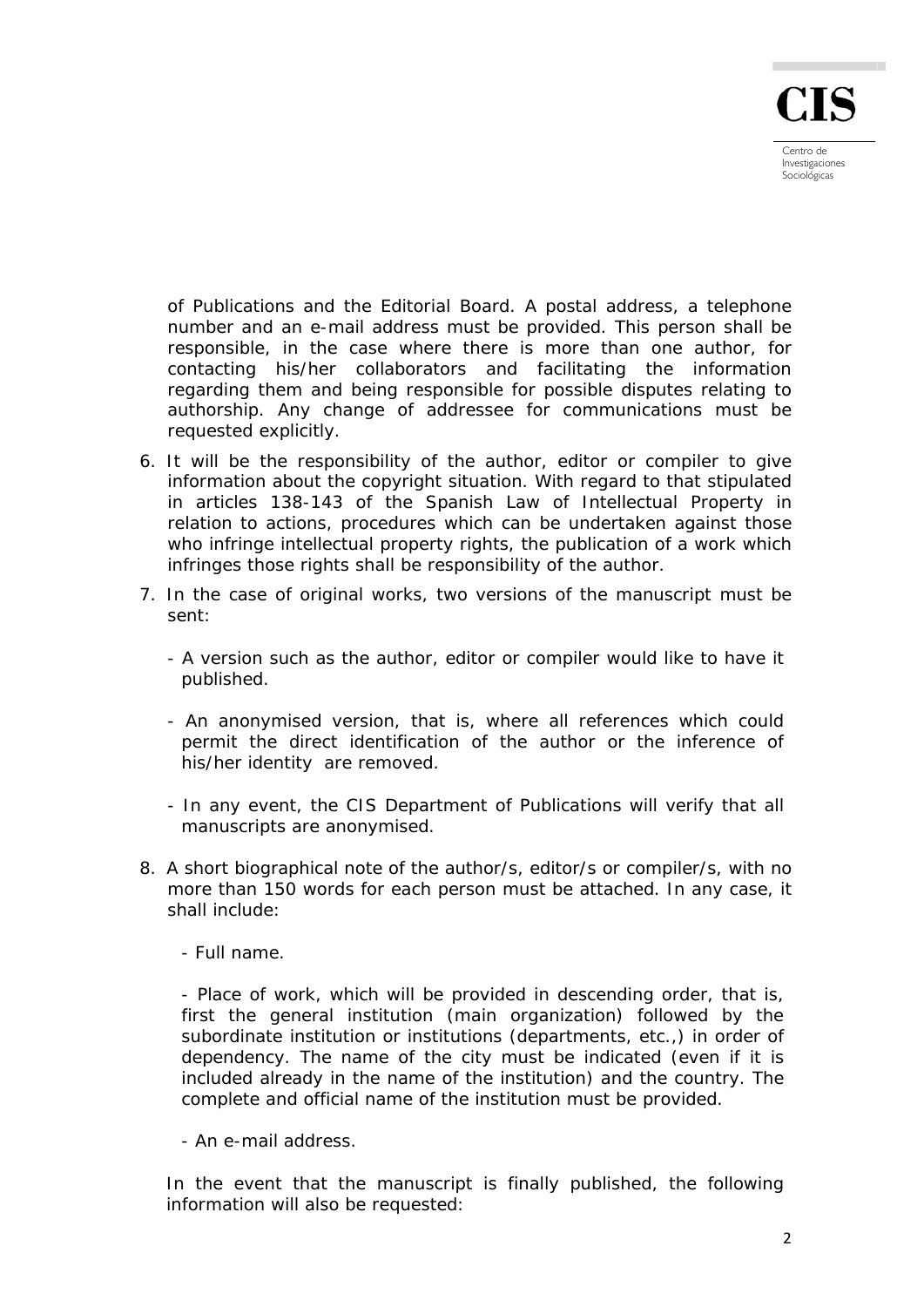Investigaciones Sociológicas

- Highest academic degree and the institution where it was obtained.
- Position or type of current contract.
- A list including main publications.
- Main areas of research.

The CIS Department of Publications reserves the right to publish a summary of the above mentioned biographical note in accordance with the series standards.

- 9. Works should be preceded by a brief **abstract** of between 200 and 250 words. The abstract **must** clearly explain the aim of the study or research (objectives); the basic procedures (methodology); the main findings (results) and the most relevant conclusions as well as emphasizing new and important aspects of the manuscript.
- 10. With regard to the format of the manuscript, the following indications should be taken into account:
	- Employ only one style and size of font: Times New Roman 12.
	- Do not justify the text.
	- Do not indent at the beginning of paragraphs.
	- All abbreviations must also be in expanded form the first time they appear.
	- Notes must be at the foot of the page.
- 11. All **tables** and **graphs** must be correctly numbered (Roman numbers for tables and Arabic for graphs) and presented one per page at the end of the document. They must have a concise title which permits the understanding of the content of the table or graph. **Figures** must be sent separately, in tif or jpeg format, having a resolution of 300 pixels/inches, and a minimum size of 10 cm wide.
- 12. All **references** included in the bibliography must be cited in the text, and every statement in the text expressed as belonging to another author must have its reference in the bibliography.
- 13. Book and article citations in the text must appear in the body of the text, not as footnotes. This should be done by including in brackets the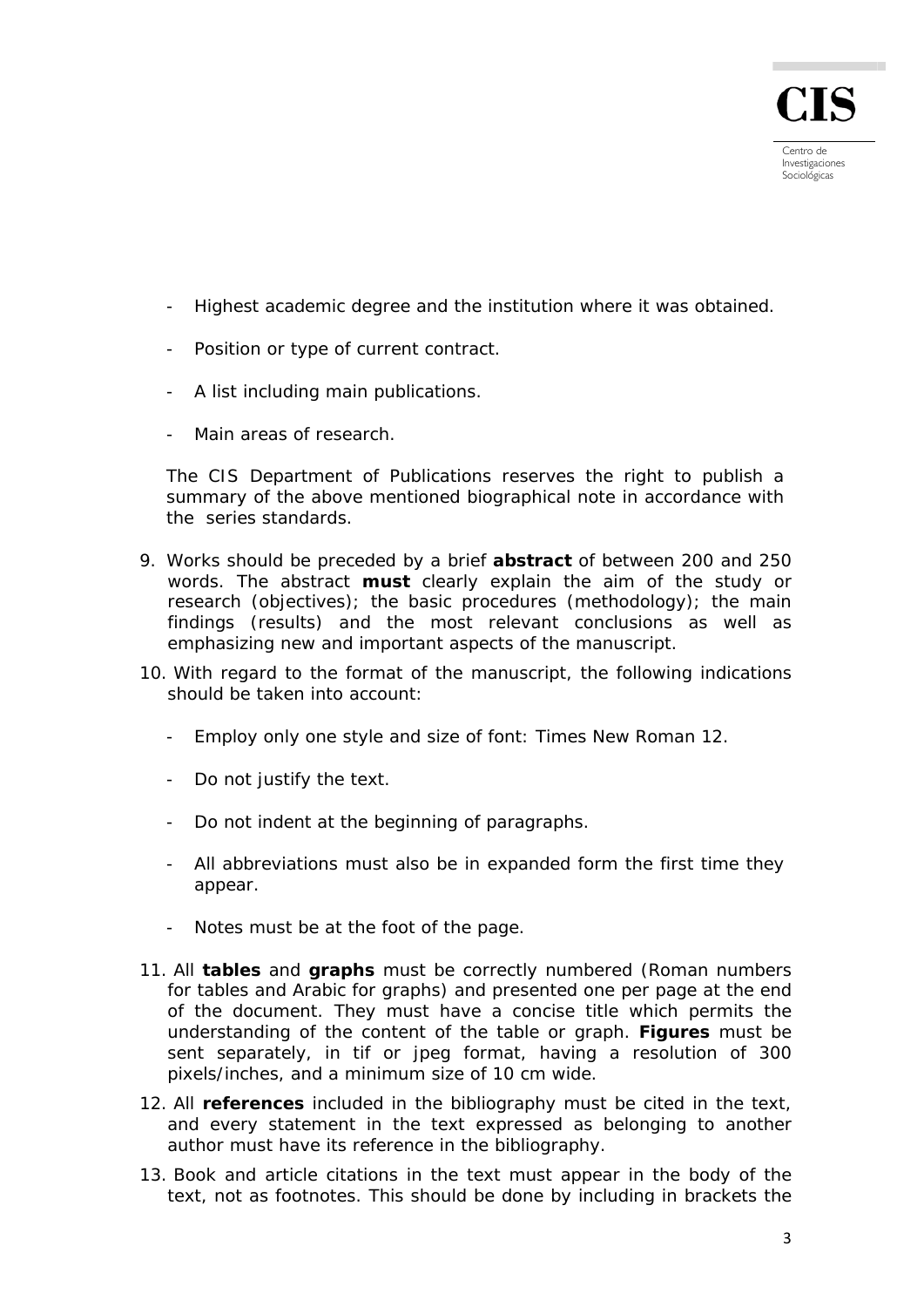

author's surname in lower case, followed by the year and page of the publication, for example (Bourdieu, 2000:31). If two or more documents have the same author and year, they must be differentiated by adding a letter in lower case after the year and inside the brackets (Coté, 1985a). Documents with two authors are cited by using their first surnames linked by "and" (Newton and Norris, 2000). For those documents with more than three authors, the citation is abbreviated indicating only the surname of the first author followed by "et al.".

14. **Bibliographic references** should be at the end of the text, in alphabetical order of authors and with the following established method:

- In case of multiple authors: first author: surname/name; remaining authors: name/surname. If there are not more than three authors they all have to be mentioned; if there are more than three, (et al.) will appear after the first one.

- Year of publication between brackets.

- Title of the article or of the book chapter in inverted comas and the book in italics. The name of the journal also must be in italics.

- Place of publication, publishing company or name of the journal, issue number and pages included.

The following examples are given as a reference:

\* Book references:

- Inglehart, Ronald (1997): *Modernization and Postmodernization*, Princeton: Princeton University Press.

- Lindberg, Leon y Stuart Scheingold (1970): *Europe´s Would-be Polity*, Prentice-Hall: Englewood Cliffs.

\* References to book chapters:

- Newton, Kenneth y Pippa Norris (2000): "Confidence in Public Institutions: Faith, Culture, or Performance?", in *Disaffected Democracies: What´s Troubling the Trilateral Countries?*, eds. Susan J. Pharr y Robert D. Putnam, Princeton: Princeton University Press.

\* References to journal articles: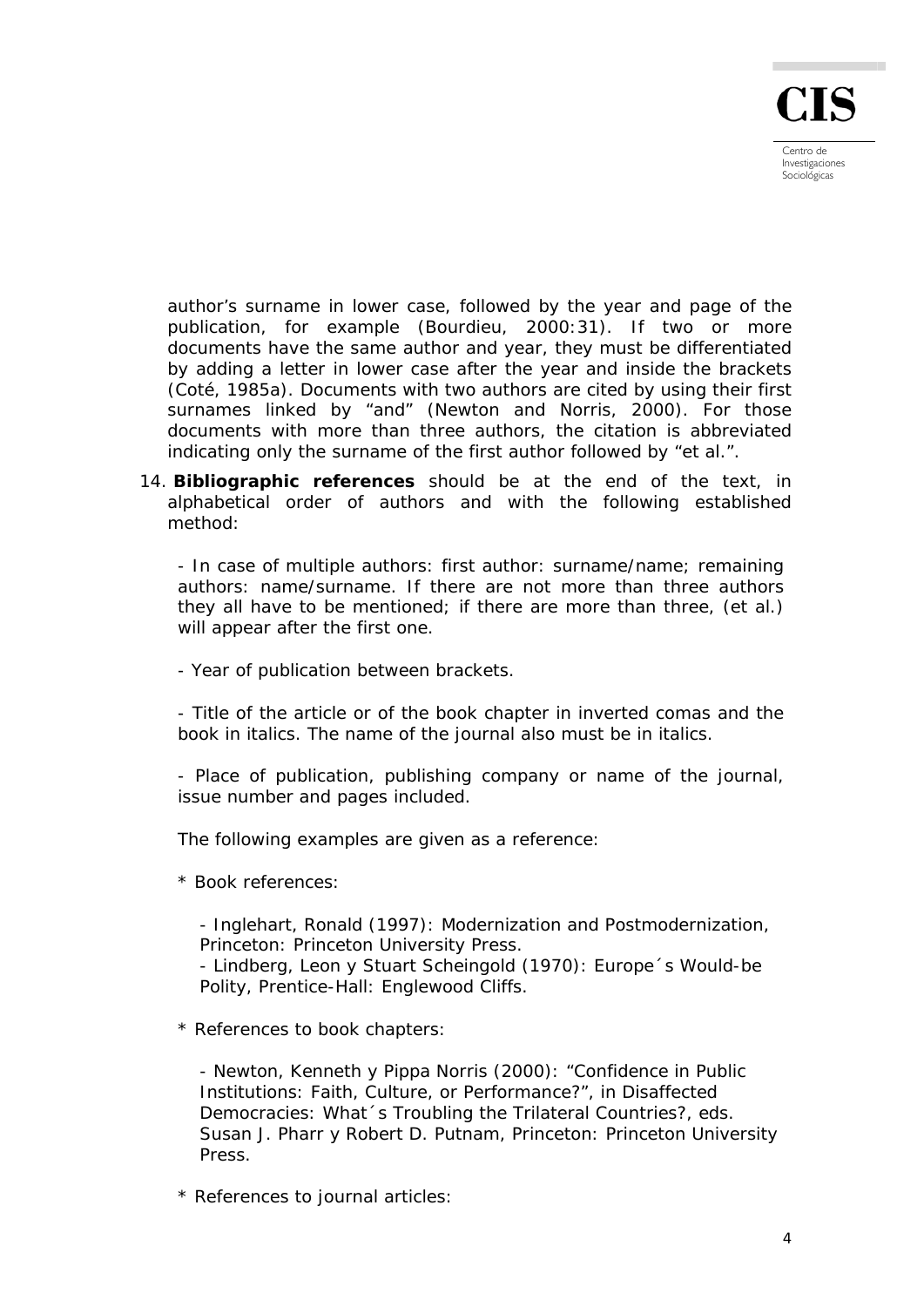- Clarke, Harold D., Nitish Dutt y Allan Kornberg (1993): "The Political Economy of Attitudes toward Polity and Society in Western European Democracies", *Journal of Politics*, 55(4): 998-1021.

\* References to the internet:

- Heimeriks, Gaston y Peter van den Besselaar (2006): "What do hyperlinks mean: the value of hyperlink-networks as indicators of knowledge production", *International Journal of Scientometrics, Informetrics and Bibliometrics*, 10(1) (Online) <http://www.cindoc.csic.es/cybermetrics/articles/v10i1c1.html>(last

access 23 November 2010).

15.Authors, editors and compilers must declare, as the case may be, who is supporting or funding the research.

## **PRESENTATION OF WORKS UNPUBLISHED IN SPANISH**

To be considered, any proposal made must be accompanied by the manuscript completely translated into Spanish, together with the following documents:

- 1. Personal details of the person making the proposal to whom all communications relating to the proposal will be addressed, postal address, telephone number and e-mail address.
- 2. Information provided by the proposer regarding the position on copyright and steps carried out for the assignment of communication rights of the work in the Spanish language to CIS.
- 3. A justification report must be attached including:
	- a. Short autobiographical note of the original author, emphasizing his/her main contributions to the discipline.
	- b. Curriculum Vitae of the translator, including e-mail and telephone.
	- c. A critical justification of the relevance of the proposed work.